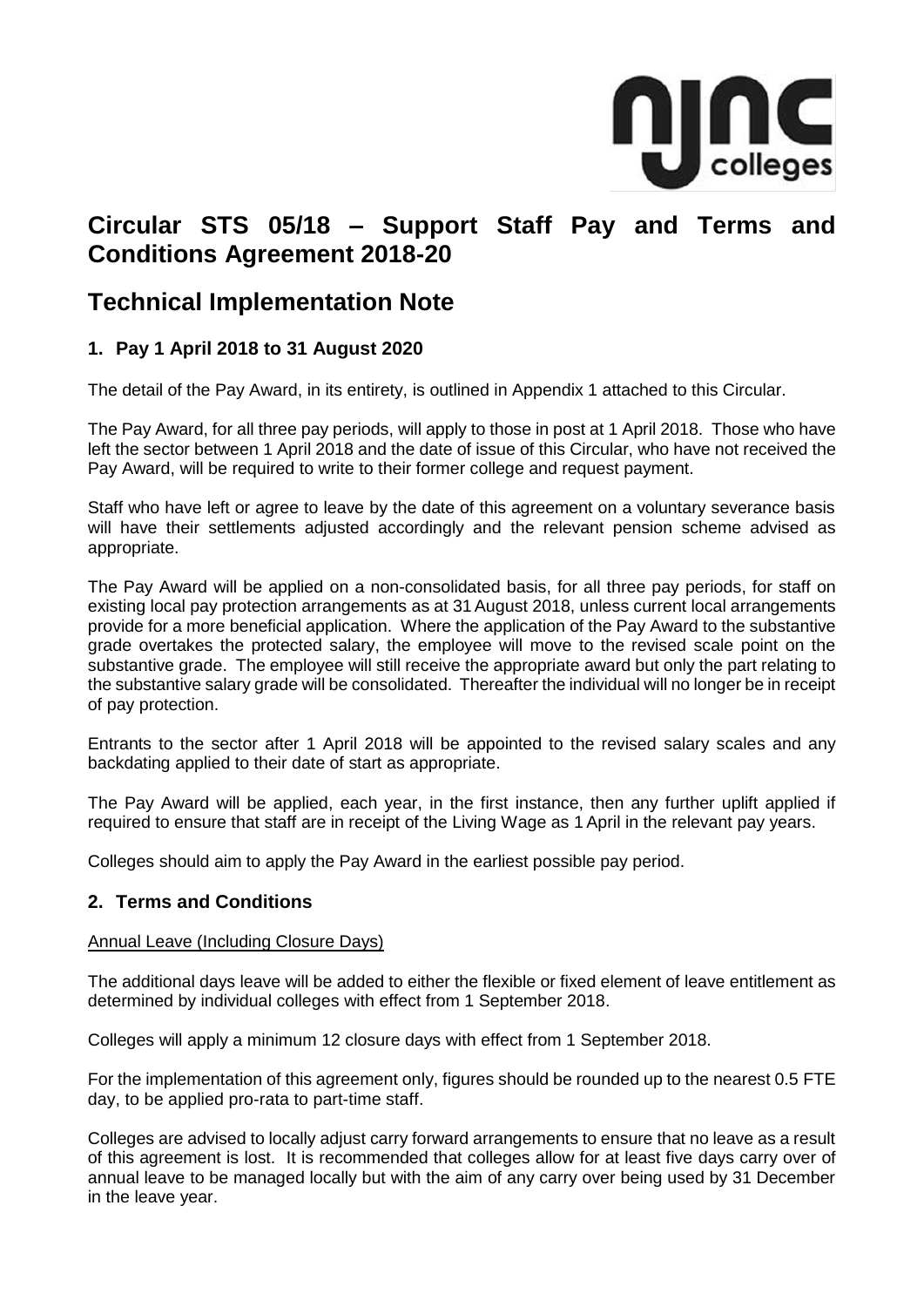Current local leave entitlements, where they exceed 45, will remain in place. Local conditions in these colleges for 'long service' leave remain in place unless and until there is a further national agreement which supersedes this.

Changes to hours under applications for flexible working arrangements will not impact on personal protected leave (other than pro rata calculation where hours are reduced to part-time).

#### Working Week and Working Day

The full time working week for support staff is 35 hours per week normally worked between Monday and Friday. These hours will normally be worked on a daily basis between 0800 and 1800 and colleges may choose to set notional or fixed times for full time support staff between these hours.

It is not envisaged that, as a result of this agreement, colleges will change the existing working arrangements, including the working week and hours of work where these are already defined. Any future proposed changes should be consulted upon, through the local JNC machinery.

The definition of Working Week and Working Day does not apply to existing staff specifically contracted to work out with these hours.

#### Managing Workforce/Organisational Change

The Agreement includes a commitment to develop a Policy on Managing Workforce/Organisational Change. The policy will have a strong focus on training and development and applying best practice in terms of communication and employee engagement.

It has been agreed that collective best endeavours will be made by both sides to agree the policy by December 2018.

#### National Allowances

- Unsocial Hours Working
- Standby
- Call-Out
- Shift Working
- Overtime
- Work on a Closure Day or Public Holiday
- First Aid

The new National Allowances will apply from 1 November 2018. Where the value of a new National Allowance is less than the value of a like for like current local contractual payment, cash conservation in respect of the allowance of four years will apply from 1 November 2018.

Many colleges do not currently apply some or all of these allowances. The introduction of these National Allowances is not intended to change the existing working practices. i.e. if a college does not currently operate any shift working arrangements, there is no requirement to pay a shift working allowance. Where alternating (or three) shift patterns exist, or are introduced by agreement through the local JNC machinery, then these national allowances apply.

Shift, and other allowances, will only be paid where there is a contractual agreement that the working arrangements warrant such payment.

Colleges who apply an 'all inclusive' salary to any role should not apply an additional National Allowance where that is already reflected in the salary level. This will be reviewed following the outcome of the National Job Evaluation Process. In the interim, colleges may need to check such existing arrangements to ensure that employees are not disadvantaged by this approach.

Colleges may have locally agreed separate and additional allowances which are not covered by the National Allowances. Such local contractual allowances will continue to apply.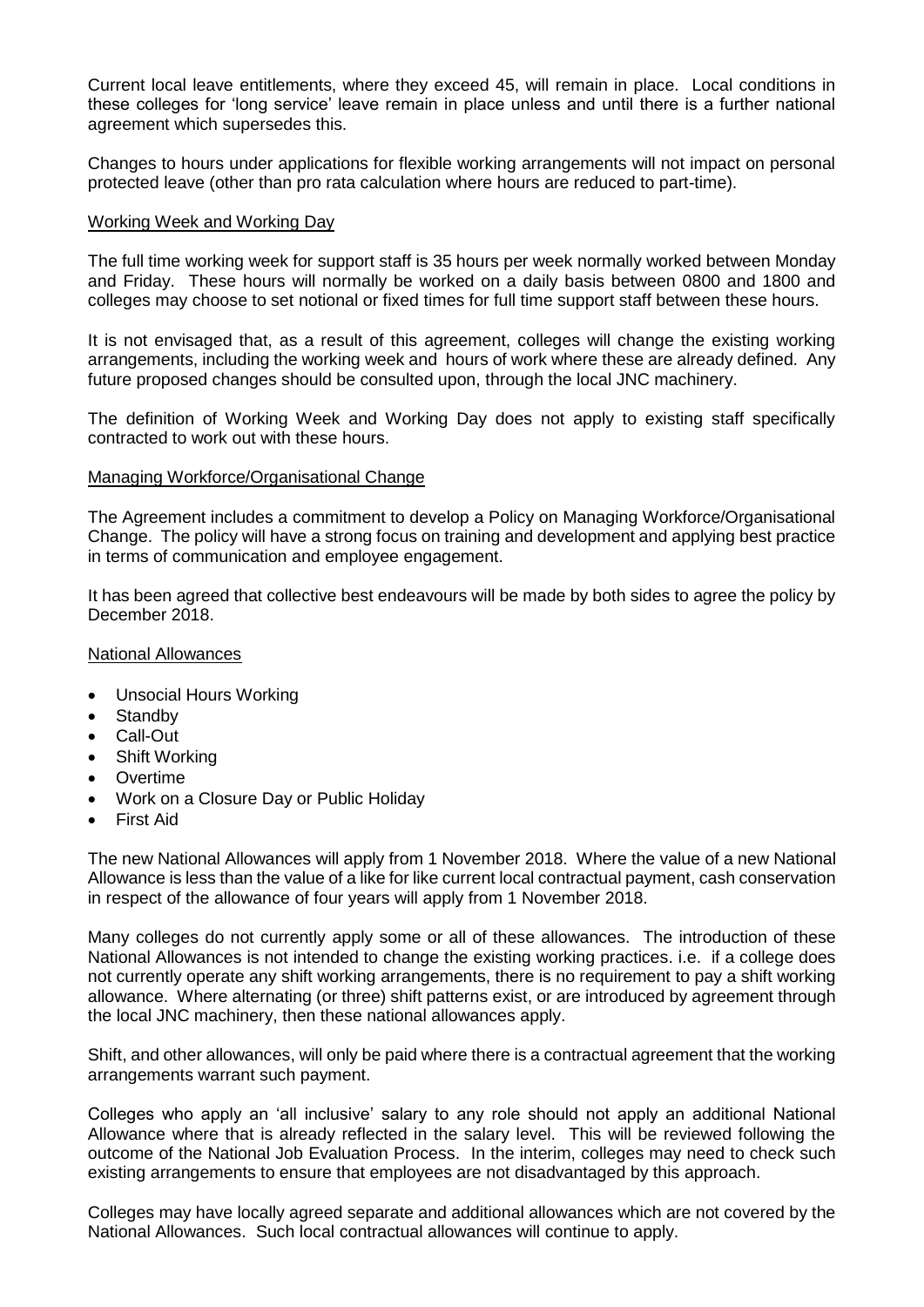New entrants, after 1 November 2018, will be contracted to the National Allowances and any existing additional local contractual allowances.

For the avoidance of doubt, these agreed National Allowances apply only to employees covered by Support Staff Terms and Conditions.

#### Salary Conservation

All new salary conservation arrangements from 1 September 2018 will be subject to four years cash conservation. This means that staff on salary conservation from 1 September 2018 will not receive any pay awards or increments.

Colleges should consider exercising discretion to apply locally the four year cash conservation period to any residual support staff who are currently on pay protection arrangements which are less favourable than the National Agreement.

#### Transfer to Permanency

The Agreement is that temporary staff will transfer to permanent status on completion of two years continuous service. Colleges should monitor the application of this condition on an ongoing basis, and where appropriate after one year, contracts will be reviewed to assess permanency as appropriate to support the business needs of the college. Consultation should take place as appropriate through the local JNC machinery.

The transfer to permanency after two years will be automatic in many cases, but colleges will have regard to posts which are time limited by the nature of funding or the nature of the cover arrangement. For example, where a post is established on a three year externally funded basis, the transfer to permanency after two years will not apply. Similarly, if an employee is appointed to cover for the absence of a permanent post holder on secondment (or any other purpose) for three years, the temporary appointee will not transfer to permanency after two years.

#### Modern Apprentices

All Modern Apprentices will be paid the Living Wage, as a minimum, applicable from 1 November 2018. Modern Apprentices paid at the rate of the Living Wage will have their pay levels determined by direct application of the Living Wage in accordance with increases notified by the Poverty Alliance/Living Wage Foundation as at 1 November each year. Modern Apprentices will not have their pay levels increased by application of nationally agreed pay awards unless they are specifically aligned to a local pay point which is in excess of the Living Wage. For example, where a college pays Modern Apprentices at the rate for the job, they should have the Pay Offer applied in the same way that substantive employees do.

### **3. Other Considerations**

The Agreement includes a commitment to define roles specifically for support staff which support teaching and learning. A specific working group will be established to take this work forward. In addition, joint work will continue with College Development Network to explore new national training programmes for support staff.

Training and development will play a key part in supporting employees who find themselves in salary conservation and/or different roles as a result of organisational change. Every effort will be made to provide support to employees to assist them, where appropriate, to develop into roles which will minimise the impact of potential salary loss. Such support will require mutual commitment with clear timescales and objectives.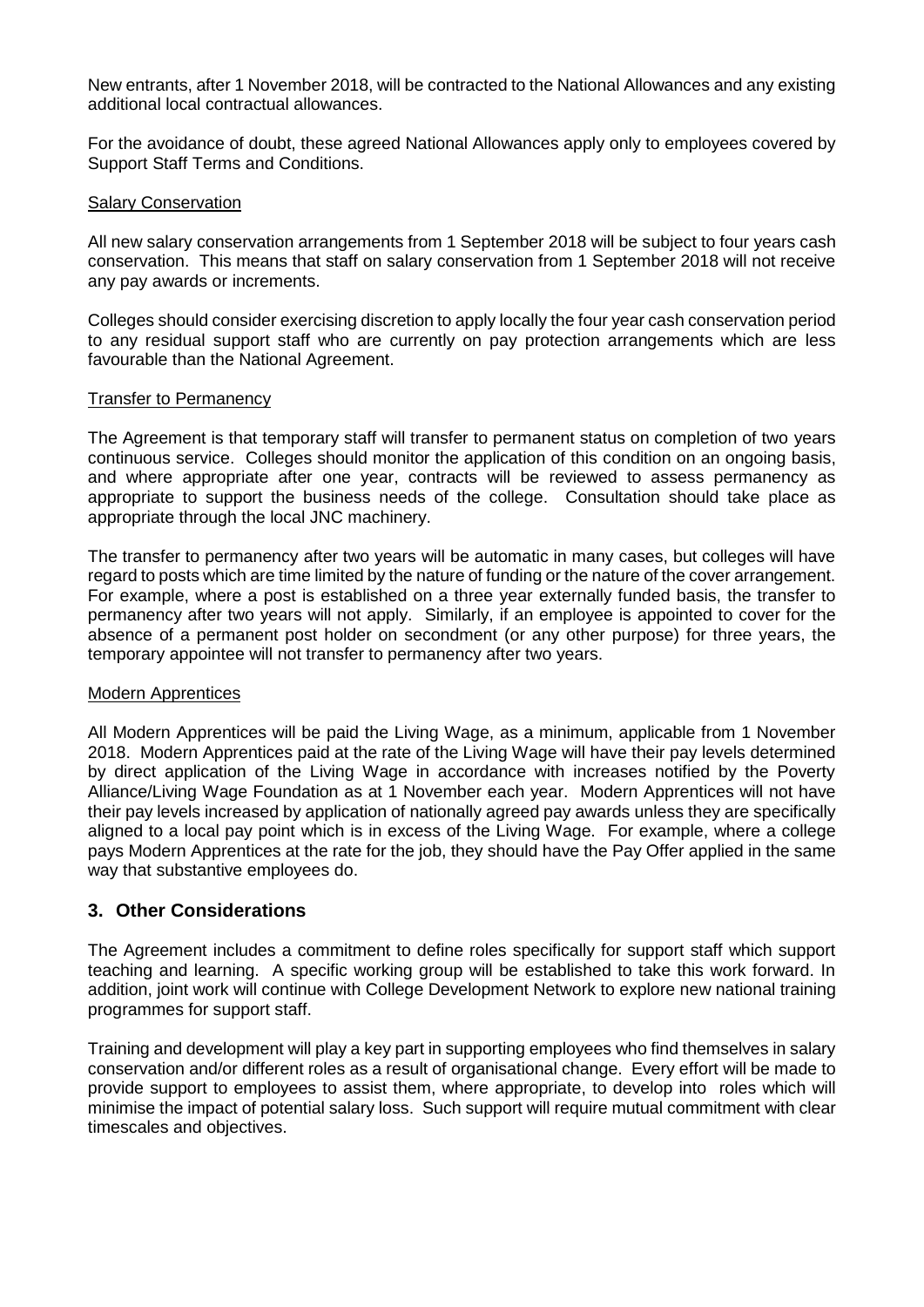## **4. General**

The 2018/20 Award will apply in its entirety to colleges who are signatories to the National Recognition and Procedures Agreement (NRPA). For colleges who are not signatories to the NRPA, the recommendation from the NJNC is that college boards apply the changes.

### **Clarification**

If any clarification is sought this should be directed to the joint secretaries, [john.gribben@collegesscotland.ac.uk](mailto:john.gribben@collegesscotland.ac.uk) or [john.gallacher@unison.co.uk.](mailto:john.gallacher@unison.co.uk) A joint response will be provided to all points of clarification.

#### **24 October 2018**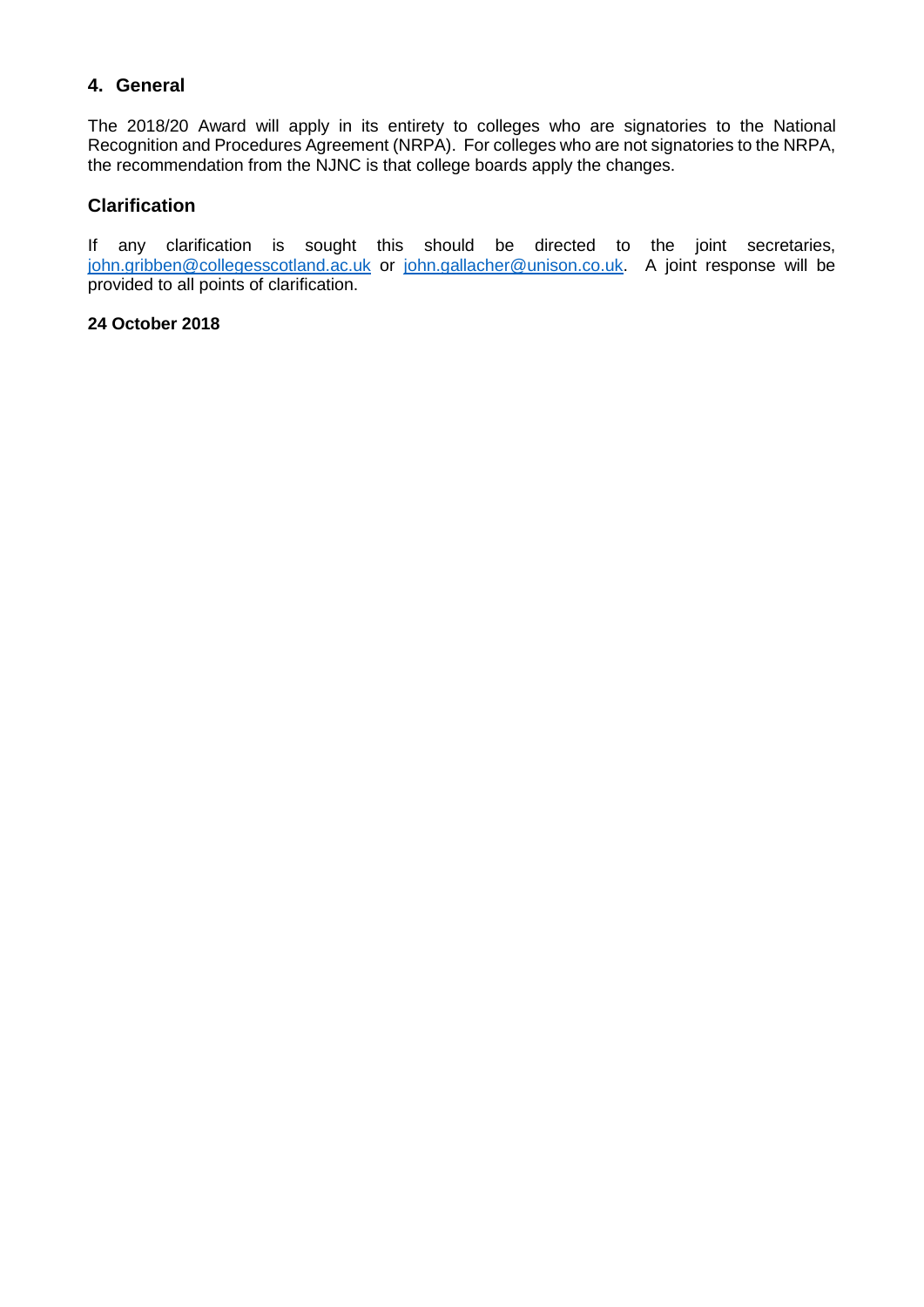| Pay     | Pay and Terms and Conditions - 1 <sup>st</sup> April 2018 - 31 <sup>st</sup> August 2020                                                        |
|---------|-------------------------------------------------------------------------------------------------------------------------------------------------|
| Pay     | 3% on salary points < or equal to £36,500                                                                                                       |
| 2018/19 | 2% on salary points $> \text{\pounds}36,500$                                                                                                    |
|         | Minimum payment of £650 (FTE)                                                                                                                   |
|         | Maximum payment of £1600 (FTE) for those earning £80k or more and within scope of the NRPA.                                                     |
|         |                                                                                                                                                 |
|         | All the above payments are consolidated and payable from 1 <sup>st</sup> April 2018.                                                            |
|         |                                                                                                                                                 |
|         | The above award will be made on an unconsolidated basis to those employees currently in receipt of local salary conservation                    |
|         | arrangements unless the local arrangements are more beneficial.                                                                                 |
|         |                                                                                                                                                 |
|         | This arrangement will apply to employees in receipt of local salary conservation arrangements as at 31 <sup>st</sup> August 2018.               |
|         |                                                                                                                                                 |
|         | The arrangement in respect of employees on current local salary conservation is only being offered on the basis that all other elements         |
|         | of the package are agreed.                                                                                                                      |
|         |                                                                                                                                                 |
|         | The Pay Award will be applied in the first instance, then any further uplift applied, if required, in order to ensure staff are in receipt of   |
|         | the Living Wage as at 1 <sup>st</sup> April 2018.                                                                                               |
| Pay     | 3% on salary points < or equal to £36,500                                                                                                       |
| 2019/20 | 2% on salary points >£36,500                                                                                                                    |
|         | Minimum payment of £650 (FTE)                                                                                                                   |
|         | Maximum payment of £1600 (FTE) for those earning £80k or more and within scope of the NRPA.                                                     |
|         |                                                                                                                                                 |
|         | All of the above payments are consolidated and payable from 1 <sup>st</sup> April 2019.                                                         |
|         |                                                                                                                                                 |
|         | The above award will be made on an unconsolidated basis to those employees currently in receipt of local salary conservation                    |
|         | arrangements unless the local arrangements are more beneficial.                                                                                 |
|         |                                                                                                                                                 |
|         | This arrangement will apply to employees in receipt of local salary conservation arrangements as at 31 <sup>st</sup> August 2018.               |
|         |                                                                                                                                                 |
|         | The arrangement in respect of employees on current local salary conservation is only being offered on the basis that all other elements         |
|         | of the package are agreed.                                                                                                                      |
|         |                                                                                                                                                 |
|         | The Pay Award will be applied in the first instance, then any further uplift applied if required in order to ensure staff are in receipt of the |
|         | Living Wage as at 1 <sup>st</sup> April 2019.                                                                                                   |
|         |                                                                                                                                                 |

## **Support Staff Pay and Terms and Conditions Agreement 1 st April 2018 to 31st August 2020**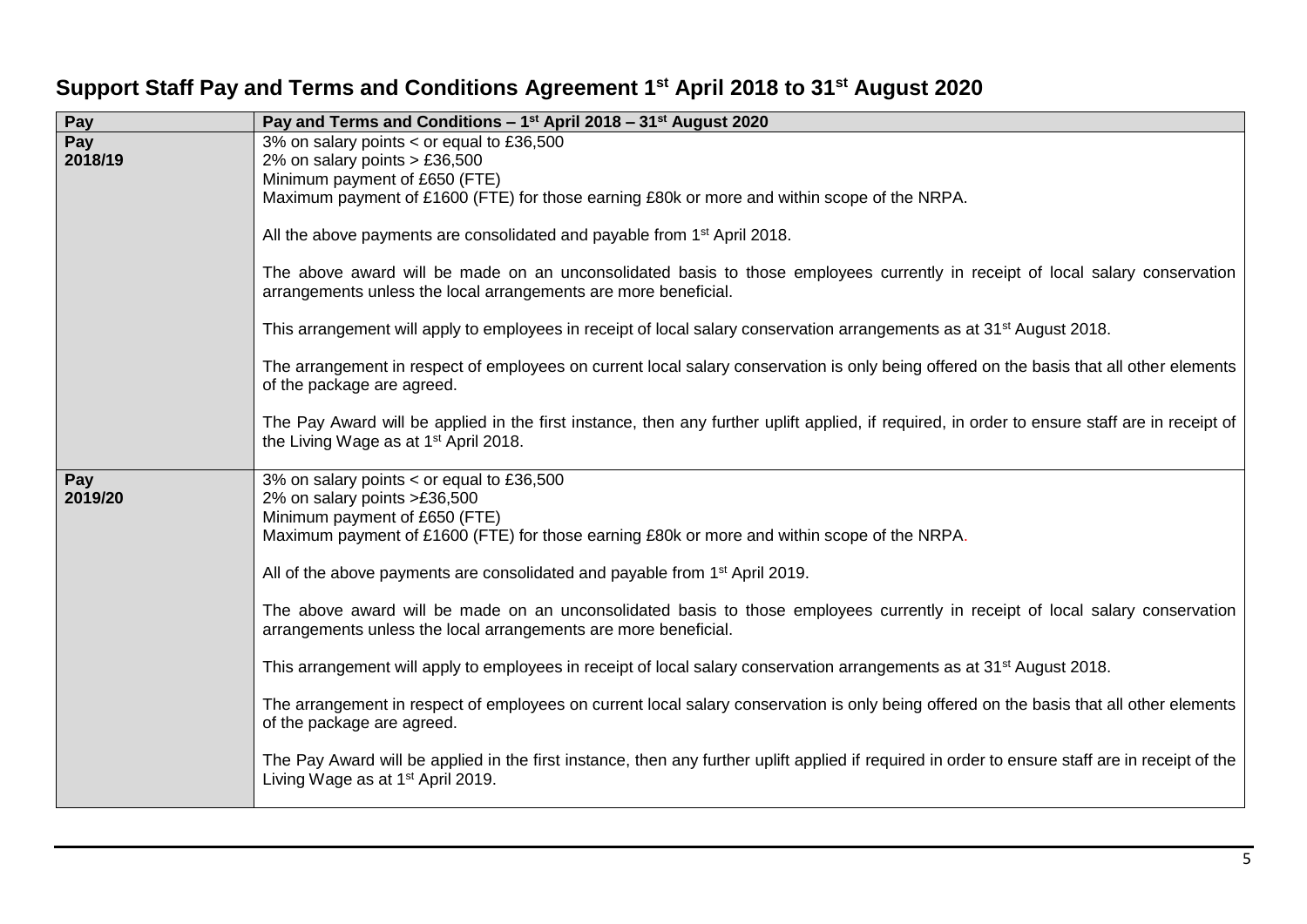| <b>Change of Pay</b>                                 | £300 (FTE) or 5/12th of 2018 Public Sector Pay Policy whichever is the greater, on all salary points – paid from 1 <sup>st</sup> April 2020                                                                                                                                                       |
|------------------------------------------------------|---------------------------------------------------------------------------------------------------------------------------------------------------------------------------------------------------------------------------------------------------------------------------------------------------|
| Settlement Date to 1 <sup>st</sup><br>September 2020 | The above payment is consolidated.                                                                                                                                                                                                                                                                |
|                                                      | The 5/12 <sup>th</sup> payment will be calculated on the basis of:<br>$5/12$ ths of 3% on salary points < or equal to £36,500<br>5/12ths of 2% on salary points $> \text{\pounds}36,500$<br>Maximum payment of 5/12ths of £1600 (FTE) for those earning £80k or more and within scope of the NRPA |
|                                                      | The above award will be made on an unconsolidated basis to those employees currently in receipt of local salary conservation<br>arrangements unless the local arrangements are more beneficial.                                                                                                   |
|                                                      | This arrangement will apply to employees in receipt of local salary conservation arrangements as at 31 <sup>st</sup> August 2018.                                                                                                                                                                 |
|                                                      | The arrangement in respect of employees on current local salary conservation is only being offered on the basis that all other elements<br>of the package are agreed.                                                                                                                             |
|                                                      | The Pay Award will be applied in the first instance, then any further uplift applied if required in order to ensure staff are in receipt of the<br>Living Wage as at 1 <sup>st</sup> April 2020.                                                                                                  |
| <b>Pay and Rewards</b>                               | The employers are committed to a fair and equitable pay and rewards package, inclusive of terms and conditions of service.                                                                                                                                                                        |
| <b>Strategy</b>                                      | This commitment is underpinned by the core principle that workforce changes are designed not to disadvantage, but rather the joint<br>aspiration is to improve conditions overall.                                                                                                                |
|                                                      | The employers will ensure that all reasonable and practical steps will be taken to ensure employees whose salaries are affected<br>detrimentally as a result of organizational/workforce change are supported through the transition stage to minimize and mitigate any<br>financial detriment.   |
|                                                      | The employers' genuine intention is to mitigate the effects of salary and job changes through retraining and staff development.                                                                                                                                                                   |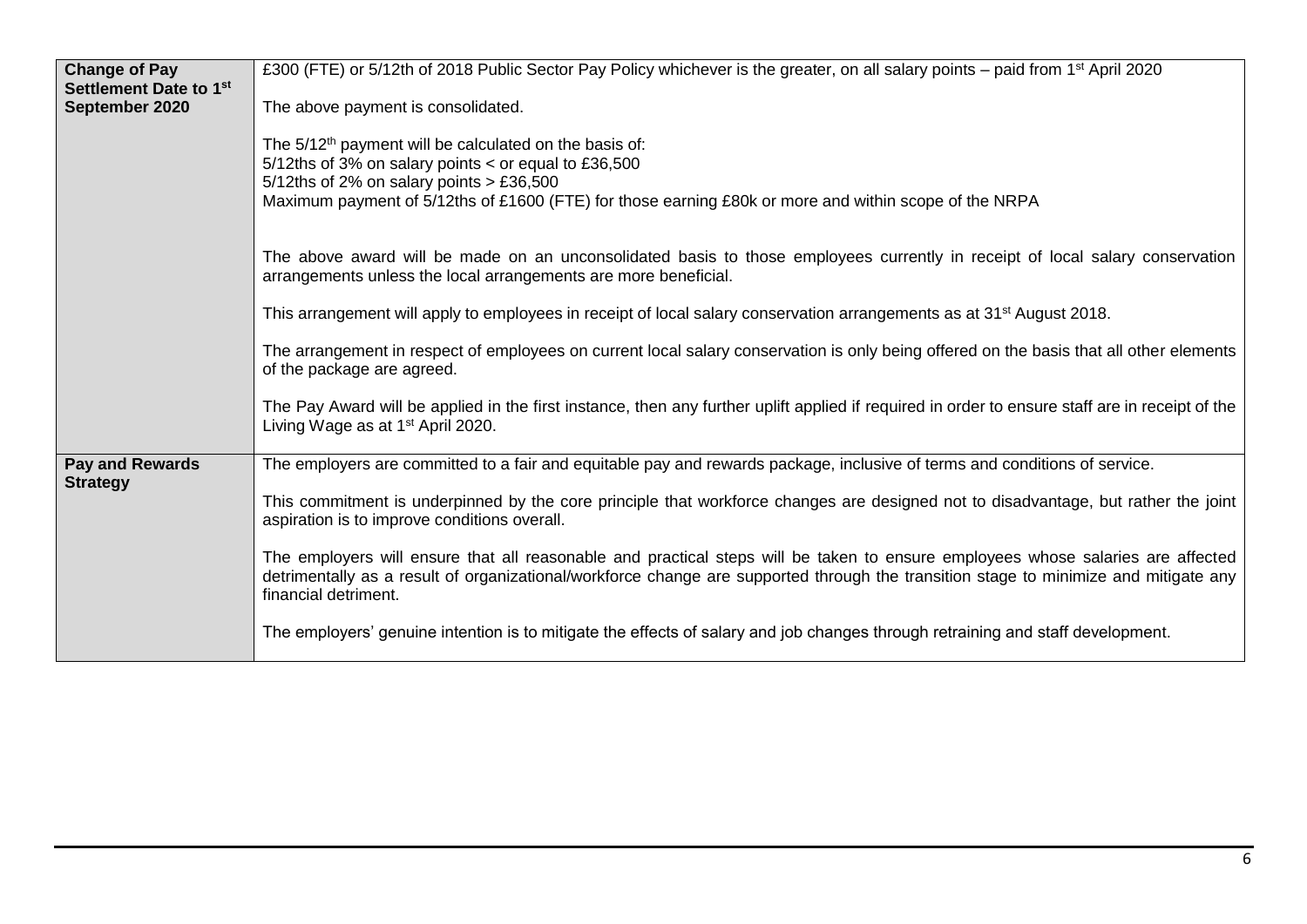| <b>Conditions of</b><br><b>Service</b>                                     |                                                                                                                                                                                                                                                                                                                                                                                                                                                                                                                 |
|----------------------------------------------------------------------------|-----------------------------------------------------------------------------------------------------------------------------------------------------------------------------------------------------------------------------------------------------------------------------------------------------------------------------------------------------------------------------------------------------------------------------------------------------------------------------------------------------------------|
| <b>Annual Leave</b>                                                        | 45 days inclusive of all public, fixed and closure days.<br>The additional day will be either flexible or fixed as determined by individual colleges.                                                                                                                                                                                                                                                                                                                                                           |
|                                                                            | The additional day is to be applied from 1 <sup>st</sup> September 2018. The employers are clear that this will be an employers' final position on<br>annual leave recognising that the trade unions reserve the right to revisit.                                                                                                                                                                                                                                                                              |
| <b>Working Week and</b><br><b>Working Day</b>                              | The full time working week for support staff will be 35 hours per week normally worked between Monday and Friday.<br>The working day for support staff will normally be between 0800 and 1800. This definition has no impact or relation to the core terms<br>and conditions relating to pay, working hours and allowances. Qualification and criteria for allowances are as specified overleaf. This<br>definition also does not apply to existing staff specifically contracted to work out with these hours. |
| <b>Managing</b><br><b>Workforce/Organisational</b><br><b>Change Policy</b> | Committed to developing a policy, not procedure. The policy will contain a strong and firm focus on retraining.<br>Collective best endeavours will be made to agree the policy by December 2018                                                                                                                                                                                                                                                                                                                 |
| <b>Unsocial Hours Working</b>                                              | Time and One Third for all standard hours worked between 2100 and 0600 and on Sunday (midnight to midnight).<br>Not paid if any other enhanced rate applies (e.g shift/overtime). This allowance will apply from 1 November 2018.                                                                                                                                                                                                                                                                               |
| <b>Standby</b>                                                             | £100 per week for participation in a recognised locally agreed standby rota.<br>This allowance will apply from 1 <sup>st</sup> November 2018.                                                                                                                                                                                                                                                                                                                                                                   |
| <b>Call-Out</b>                                                            | Minimum 2 hours payment. Travel time included.<br>On Standby:1.5x for hours on-call<br>Not On Standby: 2x for hours on-call.<br>Reasonable expenses may be claimed in conjunction with any Call-Out<br>This allowance will apply from 1 <sup>st</sup> November 2018.                                                                                                                                                                                                                                            |
| <b>Shift Working</b>                                                       | 14% for two alternating shift system > 14 hours<br>20% for three shift system including night shift.<br>Shift Patterns to be locally determined<br>This allowance will apply from 1 <sup>st</sup> November 2018                                                                                                                                                                                                                                                                                                 |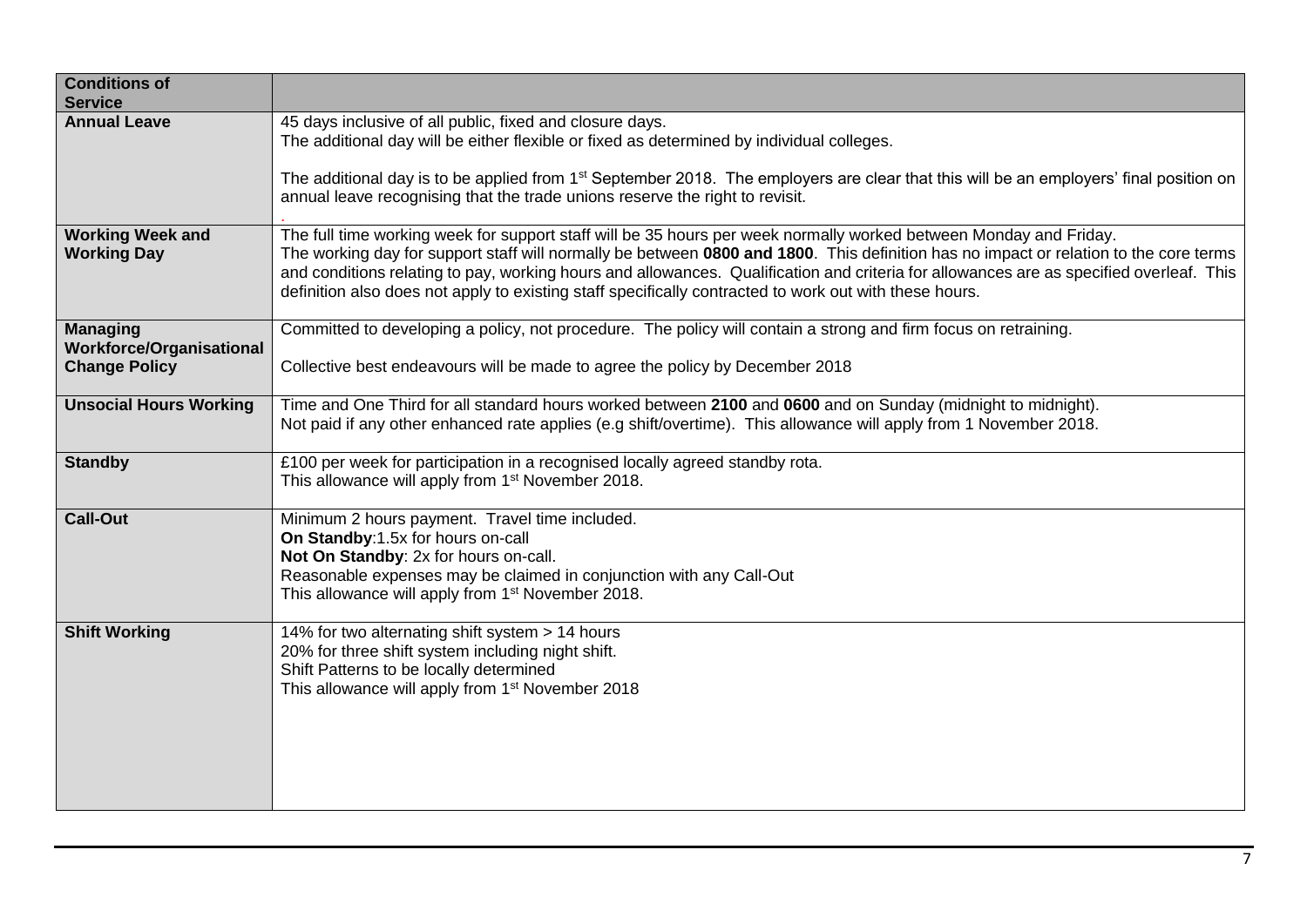| <b>Overtime</b>               | Plain time for all hours up to and including 35.                                                                                           |
|-------------------------------|--------------------------------------------------------------------------------------------------------------------------------------------|
|                               | 1.5x for all hours above 35 other than other than on a Sunday (midnight to midnight).                                                      |
|                               | 2x for all hours on Sunday.                                                                                                                |
|                               | No overtime is payable for those earning more than £40,000                                                                                 |
|                               | This allowance will apply from 1 <sup>st</sup> November 2018.                                                                              |
|                               |                                                                                                                                            |
| <b>Work on a Closure or</b>   | If required to work on a local closure/public holiday payment will be double time for all hours worked (normal hours or overtime). In      |
| <b>Public Holiday</b>         | addition, the member of staff is entitled to time off with pay at a later date as follows:                                                 |
|                               | -less than 3.5 hours this will equate to a half day off;                                                                                   |
|                               | -more than 3.5 hours this will be a full day off.                                                                                          |
|                               | This allowance will apply from 1 <sup>st</sup> November 2018.                                                                              |
|                               |                                                                                                                                            |
| <b>Closure Day/Public</b>     | There will be a minimum of 12 local closure days.                                                                                          |
| <b>Holiday (for enhanced</b>  | This will apply from 1 <sup>st</sup> November 2018.                                                                                        |
| rates)                        |                                                                                                                                            |
| <b>Salary</b>                 | 4 years cash conservation.                                                                                                                 |
| <b>Conservation</b>           | Date of application 1 <sup>st</sup> September 2018, for all new salary conservation situations, including the outcome of job evaluation.   |
|                               |                                                                                                                                            |
|                               | Any new salary conservation arrangements from 1 <sup>st</sup> September 2018 will not have national pay awards applied nor will there be   |
|                               | incremental progression.                                                                                                                   |
|                               |                                                                                                                                            |
| <b>First Aid Rate</b>         | £500 per annum payable from individuals next renewal date or commencement of duties. No cost of living allowance applied                   |
|                               | automatically.                                                                                                                             |
|                               | This allowance will apply from 1 <sup>st</sup> November 2018.                                                                              |
|                               |                                                                                                                                            |
| <b>Transfer to Permanency</b> | Two years.                                                                                                                                 |
|                               | Where posts are subject to time limited, specific external or project-based funding, or where staff are covering for maternity or sickness |
|                               | absence, the transfer to permanency will not apply.                                                                                        |
|                               |                                                                                                                                            |
|                               | Where appropriate after 1 year, contracts will be reviewed to assess permanency as appropriate to support the business needs of the        |
|                               | organisation.                                                                                                                              |
| <b>Modern Apprentices</b>     | Modern Apprentices will be paid the Living Wage, as a minimum, applicable from 1 November 2018 and thereafter annually in                  |
|                               | accordance with increases notified by the Living Wage Foundation.                                                                          |
|                               |                                                                                                                                            |
|                               |                                                                                                                                            |